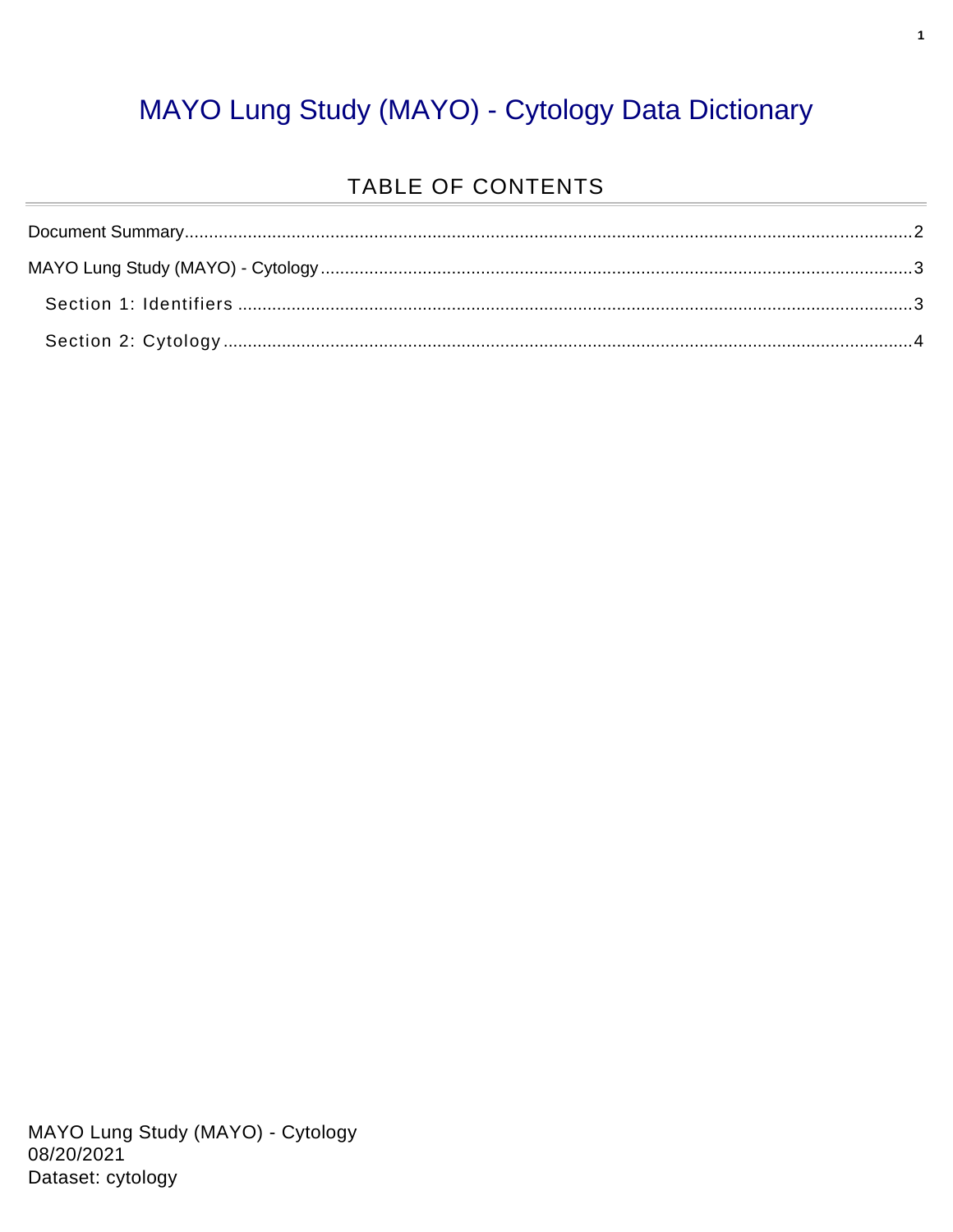### Document Summary

<span id="page-1-0"></span>

| Property          | Value                             |
|-------------------|-----------------------------------|
| Document Title    | MAYO Lung Study (MAYO) - Cytology |
| Date Created      | 08/20/2021                        |
| For Dataset       | cytology                          |
| Sections          | 2                                 |
| <b>Entries</b>    | 20                                |
| Document Filename | dictionary_cytology-08202021.rtf  |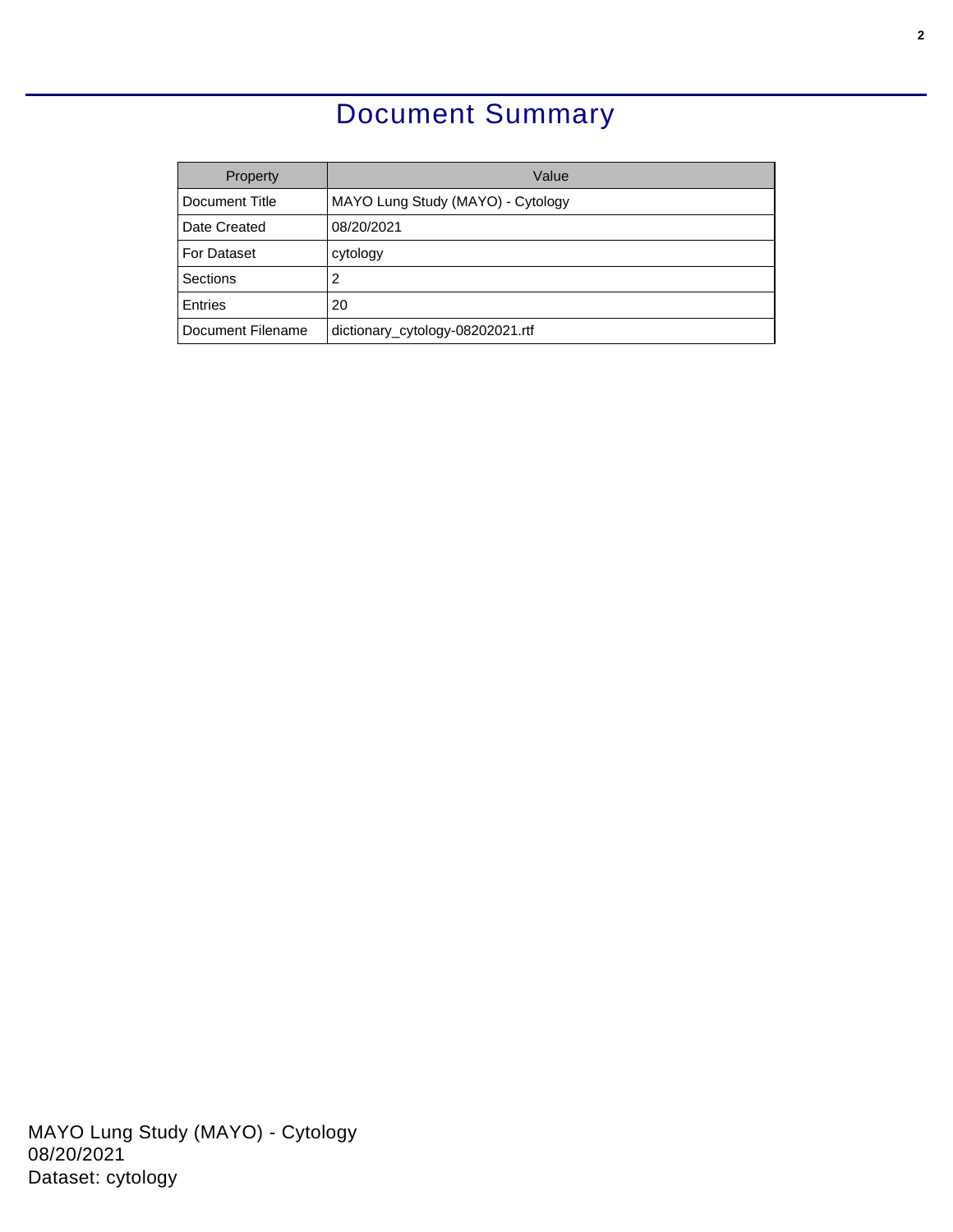# MAYO Lung Study (MAYO) - Cytology Section 1: Identifiers

<span id="page-2-1"></span><span id="page-2-0"></span>

| Variable   | _abel ·            | Description | Format Text |
|------------|--------------------|-------------|-------------|
| <b>PID</b> | Patient Identifier |             | Num         |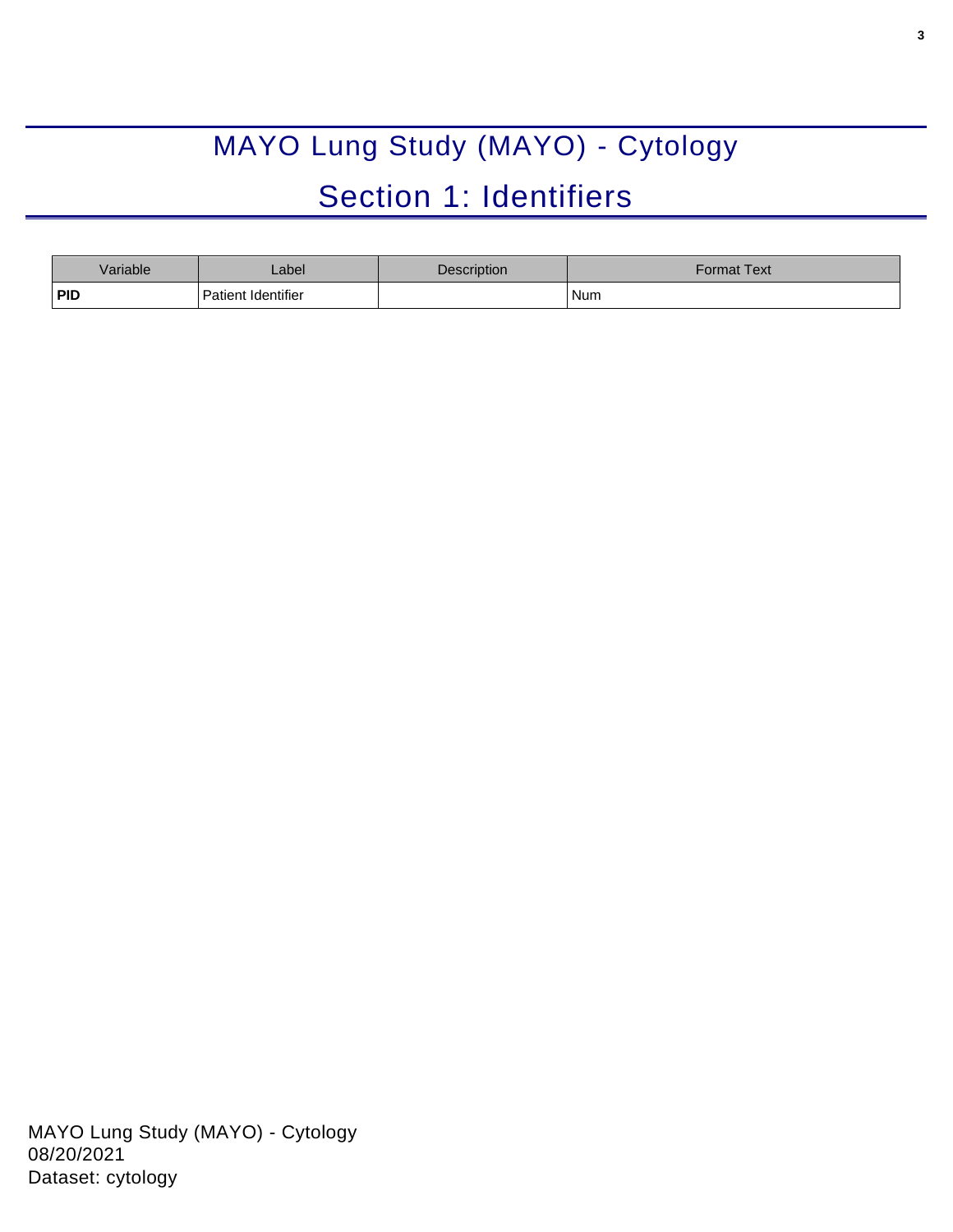## Section 2: Cytology

<span id="page-3-0"></span>

| Variable                       | Label                                                                    | <b>Description</b> | <b>Format Text</b>                                                                                                                                                                                                   |
|--------------------------------|--------------------------------------------------------------------------|--------------------|----------------------------------------------------------------------------------------------------------------------------------------------------------------------------------------------------------------------|
| cyto_atypical_cells            | <b>Atypical Cells</b>                                                    |                    | .M="Missing / Not Applicable"<br>1="M.S.C.- slight atypia"<br>2="M.S.C.- moderate atypia"<br>3="M.S.C.- marked atypia"                                                                                               |
| cyto_blood_proc                | Occult Blood Procedure                                                   |                    | .M="Missing / Not Applicable"<br>1="Guaiac"<br>2="Other"<br>3="Not tested"                                                                                                                                           |
| cyto_exam_type                 | <b>Type Of Collection</b>                                                |                    | $1 = "Initial"$<br>2="Repeat"<br>3="Scheduled Follow-up"                                                                                                                                                             |
| cyto_neg_degen_ep<br>ithelial  | Negative - Numerous<br>Degenerating Bronchial<br><b>Epithelial Cells</b> |                    | .M="Missing / Not Applicable"<br>$1 = "Yes"$                                                                                                                                                                         |
| cyto_neg_degen_m<br>etaplasmic | Metaplastic Cells -<br>Degenerated                                       |                    | .M="Missing / Not Applicable"<br>$1 = "Yes"$                                                                                                                                                                         |
| cyto_neg_eosinophi<br>Is       | Numerous Eosinophils                                                     |                    | .M="Missing / Not Applicable"<br>$1 = "Yes"$                                                                                                                                                                         |
| cyto_neg_metaplast<br>ic       | Negative - Metaplastic<br>Cells - No Atypia                              |                    | .M="Missing / Not Applicable"<br>$1 = "Yes"$                                                                                                                                                                         |
| cyto neg other                 | Other                                                                    |                    | M="Missing / Not Applicable"<br>$1 = "Yes"$                                                                                                                                                                          |
| cyto_neg_purulent              | <b>Purulent Specimen</b>                                                 |                    | .M="Missing / Not Applicable"<br>$1 = "Yes"$                                                                                                                                                                         |
| cyto_negative                  | Negative                                                                 |                    | .M="Missing / Not Applicable"<br>$1 = "Yes"$                                                                                                                                                                         |
| cyto_patient_type              | <b>Type Of Patient</b>                                                   |                    | .M="Missing / Not Applicable"<br>1="Screening"<br>2="Localization"<br>3="Post-treatment Lung"<br>4="Post-treatment URT"<br>5="Other"                                                                                 |
| cyto_positive                  | Positive                                                                 |                    | .M="Missing / Not Applicable"<br>1="Atypical squamous"<br>2="Keratinizing squamous"<br>3="Cavitary squamous"<br>4="Adenocarcinoma"<br>5="Large cell carcinoma"<br>6=" Small cell carcinoma"<br>7="Unclassified type" |
| cyto_prep_proc                 | <b>Preparation Method</b>                                                |                    | .M="Missing / Not Applicable"<br>1="Homogenization and centrifugation"<br>2="Membrane filtration"<br>3="Direct smear"<br>4="Other"                                                                                   |